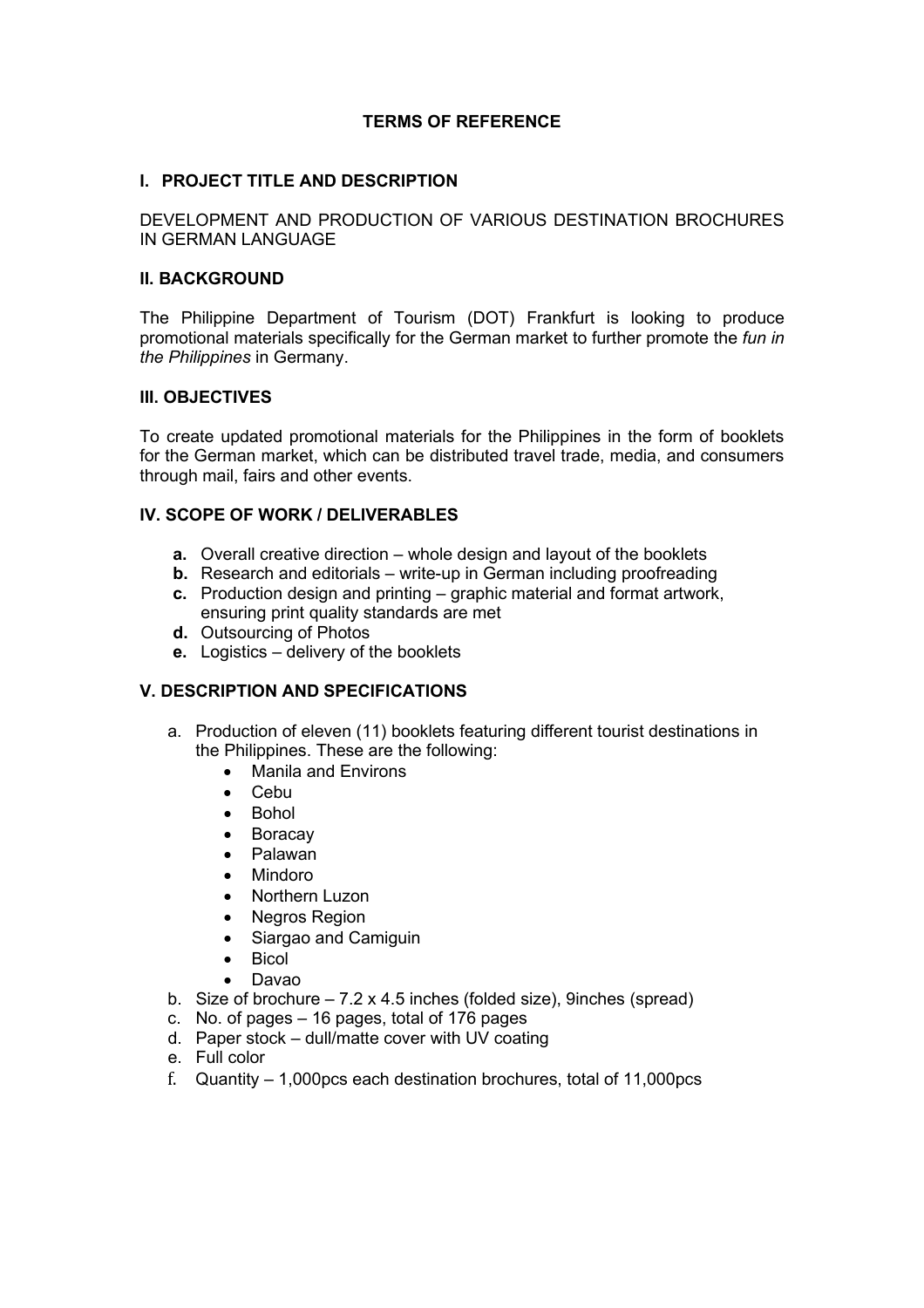### **V. MINIMUM QUALIFICATIONS FOR SUPPLIERS**

- a. A company that has the experience and flexibility of producing quality promotional materials especially booklets.
- b. Company should be based in Germany, Switzerland or Austria
- c. With a dedicated Managing Director to oversee the project and do regular coordination with the DOT
- d. With a dedicated writer that is a native German speaker and proficient in the English language
- e. Presentation of similar projects previously undertaken.

# **VI. TIMELINE FOR BIDDING**

| November 16, 2020: | Submission of bid proposals, inclusive of publicity |
|--------------------|-----------------------------------------------------|
|                    | requirements according to these Terms of Reference, |
|                    | and mandatory legal documents                       |

**November 23, 2020:** Selection of the DOT Frankfurt office of the winning bidder

### **VII. BUDGET**

- Total budget allocation for the project is  $€32,206.12$  inclusive of taxes and other applicable fees, including but not limited to operational expenses, graphic design, photos, write-up, printing among others.
- Interested bidders must present a budget breakdown in their proposal, indicating the components of their proposed budget.

### **VIII. DOCUMENTARY REQUIREMENTS**

- Signed Terms of Reference (all pages should be initialed)
- Company registration documents and appropriate licenses
- Latest Tax clearance
- Company portfolio containing similar projects previously undertaken in the past 5 years

The winning bid shall be determined based on the proposal with the most advantageous financial packaged cost, provided that the amount of the bid does not exceed the established total budget for the project.

### **IX. TERMS AND CONDITIONS**

- 1. The selected company shall be subject to assessment by the DOT Frankfurt. The DOT Frankfurt reserves the right to terminate the services of the winning bidder should any part of the deliverables be unsatisfactory.
- 2. Subject to the assessment by the DOT Frankfurt as to the performance of the company for its production of the marketing collateral, the services of the selected company may be re-contracted by DOT Frankfurt to implement supplemental projects, subject to additional budgets and a separate agreement.